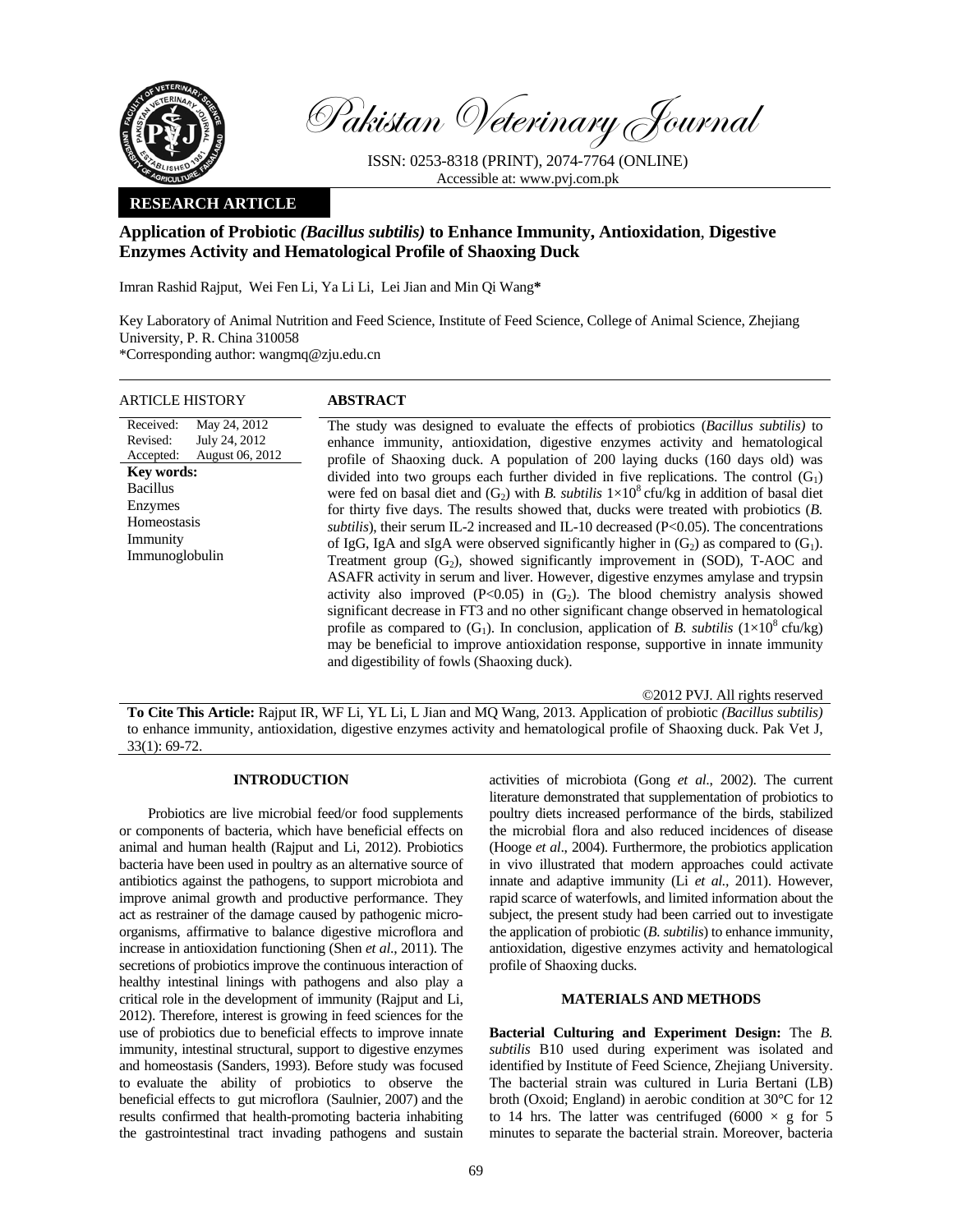were washed twice with Phosphate-Buffered Saline (PBS, pH 7.3), and suspended in skim milk powder to prepare required concentration  $(1\times10^8 \text{ cftu/g})$ . The prepared mixture was added in to the feed (Table 1) and maintained  $(1\times10^8)$ cfu/kg). A total of 200 shaoxing ducks, 160-days-old and at laying, (average weigh 1.72±0.02kg) were randomly divided into two groups, with five replications of each group having 20 ducks per replication. Control group  $(G_1)$  was only fed on basal diet (Table 1), while treatment group  $(G_2)$  was fed on basal diet with addition of *B. subtilis*  $(1 \times 10^8 \text{ cftu/kg})$  for 35 days. Ducks were reared in standard farm conditions, spread litter (wheat brown 3-4 inches thick), and free access of feed and water along with facility of playground and fresh water pond.

**Table 1:** Ingredients and nutrient levels of basal diet

| Ingredients                  | G/kg) | <b>Nutrients</b> | Content (g/kg) |  |
|------------------------------|-------|------------------|----------------|--|
| Corn                         | 465   | CΡ               | 180            |  |
| Soybean meal                 | 230   | Cа               | 30.9           |  |
| Rapeseed Cake                | 80    | P                | 7.5            |  |
| Wheat flour                  | 100   | Lys              | 9.5            |  |
| Mono calcium phosphate       | 15    | Met              | 3.5            |  |
| Limestone                    | 67    |                  |                |  |
| Sodium Chloride              | 3     | DE(M /kg)        | 11.4%          |  |
| Premix compound <sup>1</sup> | 10    |                  |                |  |

Premix compound each kilogram contained: vitamin A, 5,000 IU; cholecalciferol, 1,500 IU; tocopheryl acetate, 11 IU; menadione, 1.1 mg; thiamine HCl, 3.0 mg; riboflavin, 5.0 mg; pyridoxine HCl, 2.2 mg; cyanocobalamin, 0.66 meq; niacin, 44 mg; Ca pantothenate, 12 mg; choline chloride, 220 mg; folic acid, 0.55 mg; D-biotin, 0.11 mg; Mn, 80.0 mg; Zn, 60.0 mg; Fe, 30.0 mg; Cu, 5.0 mg; I, 2.0 mg; and Se, 0.15 mg.

**Blood, Digesta and liver sampling:** After feeding trial of 35 days, ducks were scarified, as per recommendations of Zhejiang University Animal Centre (ZUAC) and blood samples were obtained from wing vein using 23 gauge needles. Serum was separated and purified using centrifugation (5,500 x g), for 10 minutes. Serum was aspirated by pipette and transferred into 1.5 ml, sterilized eppendorf tubes at -80°C for further analysis. The major ramifications of digestive tract were collected, and the parts were opened longitudinally with micro scalpel and transferred into a separate sterilized tubes containing 10 M PBS (7.4 pH) phosphate buffer saline and applied ultrasonic treatment for 4 mints in order to separate the GUT contents from the GIT tissue which were accomplished by centrifugation (5000xg, 25mints at 4°C). After centrifugation, supernatant was utilized to analyze enzymatic activities. The liver was collected and sample (10 g) was crushed with addition of normal saline (0.75%) with the ratio of 1:4. Furthermore, sample was centrifuged (3000xg 30 mints, at 4°C) and supernatant was collected and freezed for further analysis.

**Determination of cytokines by ELISA:** The ELISA test of IL-2 IL-6 and IL-10, were performed as per manufacturer's (ELISA Kit; R&D Systems, Inc) instructions. In brief, polyclonal goat anti-human IL-2, IL-6 and IL-10 antibodies were applied as capturing antibodies, biotinylated polyclonal rabbit anti-human IL-2, IL-6 and IL-10 antibodies as detecting antibodies. Streptavidin- RP and TMBS were used as color indicator. Well plates were read at (450 nm) wavelength, right after color reaction was stopped with acid.

**Metabolites and immunoglobulin (Ig):** The nitric oxide (NO), Free thyroxine (FT4), free triiodothyronine (FT3), corticosterone (CORT), creatine kinase (CK), lactate dehydrogenase (LDH), total protein (TP), albumin (ALB), globulin (GB), IgG, IgM, IgA, secretory IgA (sIgA). Metabolites and immunoglobulins in serum were analyzed using kits by following the instructions provided by Jiancheng Bioengineering Institute (Nanjing, China).

**Antioxidtive indicators measurement:** The glutathione peroxidase (GSH-Px), superoxide dismutase (SOD), total antioxidation capacity (T-AOC), catalase (CAT), antisuperoxide anion free radical (ASAFR) and malondialdehyde (MDA), were determined in serum and liver. Briefly, serum was obtained from blood by centrifugation at 5500 x g for 10 mints. The liver supernatant was collected after, (10 grams) of tissue grinding with addition of NaCl (0.75%), using super mixture machine. The centrifugation force 6000 x g for 15 mints was applied and supernatant collected for further analysis. All the indicators were detected by the instruction of manufacturers provided by (Jiancheng Bioengineering Institute Nanjing, China).

**Digestive enzymes assay:** Amylase, lipase (LPS), trypsin (TPS) and total protein hydrolase (TPH) were analyzed following the instruction using kit, provided by Jiancheng Bioengineering Institute (Nanjing, China). In brief, digesta was transferred into sterilized tubes containing 10 M PBS (7.4 pH) phosphate buffer saline, then ultrasonic treatment was applied for 4 mints to dissociate the tissues. The letter procedure was accomplished by centrifugation (5000 x g for 25 mints). The supernatant was used to determine the enzymatic activates.

**Statistical analysis:** Data were analyzed using SPSS 16.0 for Windows (SPSS Inc., Chicago, USA). The intergroup variation was assessed by Paired-samples t test followed by Fischer's least significant difference (LSD) test. Statistical significance of the results was calculated at P<0.05.

#### **RESULTS**

**Serum cytokines and immunoglobulin:** The probiotic group showed, (P<0.05) lower concentration of antiinflammatory cytokine IL-10 (Fig.1) compared with control group. While, the secretion of pro-inflammatory cytokine IL-2 increased (P<0.05) in treatment group  $(G_2)$ , whereas no significant difference was observed in production of IL-6 between treatment and control groups  $(G_1)$ .

The results showed, (Fig 2) that, significant increase observed in IgG and IgA in probiotics addition group  $(G_2)$  as compared to control group  $(G_1)$ . However, there was no significant difference observed in TP, ALB, GB, IgM and sIgA concentration in between treatment  $(G_2)$  and control groups  $(G_1)$ .

**Serum and liver antioxidant activities:** Our findings manifested (Table. 2), that significant improvement was observed in SOD, T-AOC and ASAFR activities in treatment group  $(G_2)$ , conversely MDA activity was increased (P <0.05), in control group. While, no significant change was observed in GSH-PX and CAT activities in between control  $(G_1)$  and treatment groups  $(G_2)$ .

 Antioxidant activity of liver showed that SOD and T-AOC significantly increased in treatment group  $(G_2)$  as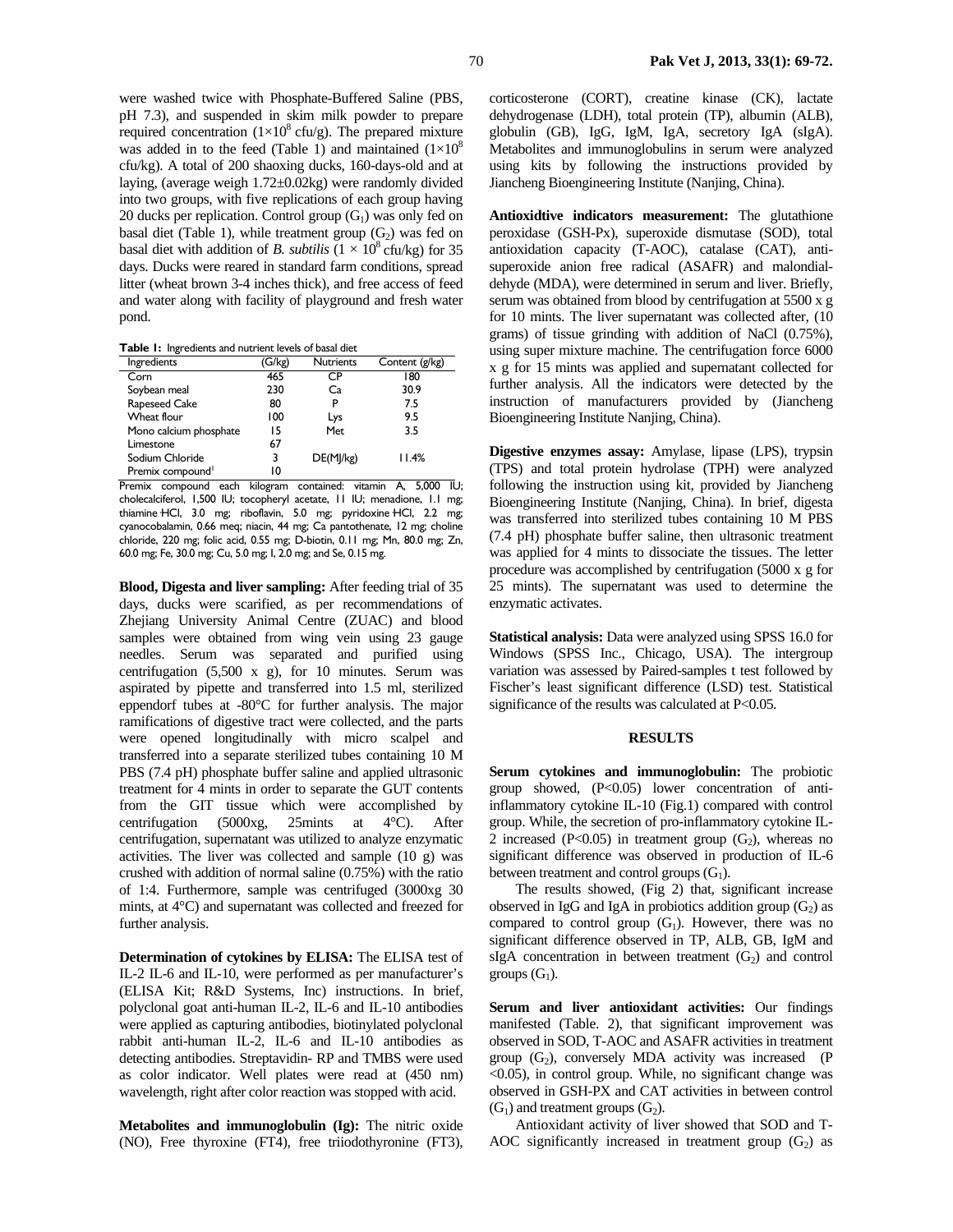compared to control group  $(G_1)$  However, non-significant change was observed in the GSH-PX, CAT, ASAFR activities and MDA contents in between control  $(G_1)$  and treatment groups  $(G_2)$ .



Fig. 1: The figure shows concentration of Interleukin-2, Interliukin-6 and interleukin-10 in each group (mean±SE). Error bars represent standard errors of the means of optical densities.\*, statistically significant (P<0.05).



**Fig. 2:** The figure shows secretion (mean±SE) proteins and immunoglobulins. \*,Indicates statistically (P<0.05) difference.

**Digestive enzyme activity analysis:** Specific enzymes activity (Table 2) among the digestive enzymes of Shaoxing duck, LPS, TPH, and LE activity showed no variation between experimental groups with probiotic supplement  $(G_2)$  and control group  $(G_1)$  without probiotics addition. Treatment group had high levels of AMS (P<0.05) while, TPS enzyme showed remarkable decrease (P<0.05) in  $G_2$  compared with control group ( $G_1$ ).

**Metabolites of serum:** Serum metabolites changes showed (Table 4) that treatment group  $(G_2)$  significantly decreased free triiodothyronine FT3 (P<0.05) as compared to  $(G_1)$  control group. Whilst, there was no significant difference manifested in nitric oxide (NO), free thyroxine (FT4), corticosterone (CORT), creatine kinase (CK) and lactate dehydrogenase (LDH) concentration between treatment  $(G_2)$  and control groups  $(G_1)$ .

**Table 2:** Antioxidant levels (mean±SE) in Shaoxing duck serum and liver<br>Call Units Serum Liver

| Contents Units                                             |                  | Serum          |                                                                 | Liver   |                               |
|------------------------------------------------------------|------------------|----------------|-----------------------------------------------------------------|---------|-------------------------------|
|                                                            |                  | Control        | <b>B.</b> subtilis                                              | Control | <b>B.</b> subtilis            |
|                                                            | GSH-PX U/ mgprot |                | 353.5±61.9 345.1±43.4 281.5±62.7 368.5±75.4                     |         |                               |
|                                                            | SOD U/ mgprot    | $106.7 \pm 5$  | $130.4\pm7.8$ <sup>*</sup> $123.7\pm10.2$ 141.9 $\pm6.4$        |         |                               |
|                                                            | T-AOC U/ mgprot  |                | $9.7\pm1.1$ $19.2\pm3.1^*$ 328.9 $\pm32.8$ 520.4 $\pm70.7^*$    |         |                               |
| <b>CAT</b>                                                 | U/ mgprot        | $12.9 \pm 3.1$ | $24\pm 2.8$                                                     |         | $40.5 \pm 8.4$ 62.5 $\pm 7.4$ |
| <b>ASAFR</b>                                               | U/ mgprot        |                | 137.5±33.3 250.6±29.2 <sup>*</sup> 443.3±16.6 438.6±18          |         |                               |
| <b>MDA</b>                                                 | nmol/mgprot      |                | $1.41 \pm 0.19$ $0.76 \pm 0.13$ $3.80 \pm 0.33$ $2.53 \pm 0.44$ |         |                               |
| $*Indicators$ statistically $(P<0.05)$ difference in a row |                  |                |                                                                 |         |                               |

tes statistically (P<0.05) difference in a row.

|  |  | <b>Table 3:</b> Digestive enzymatic activity in Shaoxing duck |  |  |
|--|--|---------------------------------------------------------------|--|--|
|--|--|---------------------------------------------------------------|--|--|

| Contents                                                                  | Control            | Treatment        |  |
|---------------------------------------------------------------------------|--------------------|------------------|--|
| Amylase $(\mu/mg)$                                                        | $7.7 \pm 0.37$     | $12.2 \pm 1.3*$  |  |
| Lipase $(U/g)$                                                            | $296.8 \pm 14.7$   | $313.5 \pm 21.1$ |  |
| Trypsin (U/mL)                                                            | $1359.1 \pm 182.1$ | 2204.5±153.8*    |  |
| Total Protein Hydrolase (U/mL)                                            | $2.6 \pm 0.08$     | $2.8 \pm 0.08$   |  |
| Values (Mean+SE) bearing asterisk in a row differ significantly (P<0.05). |                    |                  |  |

| <b>Table 4:</b> Metabolites level in shaoxing duck serum |                  |                  |  |
|----------------------------------------------------------|------------------|------------------|--|
| Contents                                                 | Control          | Treatment        |  |
| Nitric oxide (µmol/L)                                    | $149.4 \pm 25.6$ | $155.3 \pm 20.7$ |  |
| Free thyroxine (pg/mL)                                   | $250.9 \pm 15.3$ | 266.01±9.04      |  |
| FT3 free triiodothyronine (pg/mL)                        | 885.8±24.6       | 740.1±27.5*      |  |
| Corticosterone (ng/mL)                                   | $536.4 \pm 54.1$ | 519.6±58.06      |  |
| Creatine kinase (U/mL)                                   | $0.86 \pm 0.2$   | $1.05 \pm 0.08$  |  |
| Lactate dehydrogenase (U/L)                              | 2513.9±46.8      | 2809.3±198.4     |  |

Values (Mean+SE) bearing asterisk in a row differ significantly (P<0.05).

#### **DISCUSSION**

Although, the functions of probiotics to enhance immunity and their responses against pathogens have been well demonstrated in mammals, but poorly implicit in fowls. However, the recent studies are in progress to establish the information about avian immune response to probiotics. IL-2 is an inflammatory cytokine which plays an important role to endorse cell mediated immunity related to  $Th_1$  cells (Rajput and Li, 2012). IL-6 cytokine has pro-inflammatory activity via the induction of acute phase protein synthesis, and is important in the development of adaptive immune responses (Hirana, 1994). IL-10 inhibits the synthesis of proinflammatory cytokines, thus down-regulating inflammatory Th<sub>1</sub> responses (Groux and Powrie, 1999).

Our current findings suggested that probiotics (*Bacillus subtilis*) can support to enhance the production of inflammatory cytokine IL-2 and decrease the amount of IL-10 and no significant change was observed in serum IL-6 level. The supportive findings of (Huang *et al.,* 2012) described that concentrations of pro-inflammatory cytokines increased and response varies depends on probiotic species. While in contrast (Hong *et al*., 2006) found that, *S*. *enteritidis* as an infection has little effect on IL-2 cytokine production and down-regulates IL-2 mRNA expression. Another study (Weinstein *et al*., 1998) reported that, invasion of *S*. *typhi* into human or murine epithelial cells resulted in the production of high levels of IL-6. Our finding revealed that, application of *Bacillus subtilis* B10 may have in favor of application to develop immunity, antioxidation response and digestive enzyme improvement.

Probiotics enhance the systemic antibody response to soluble antigens, in serum and participate in the development of immunity (Christensen *et al*., 2002). In one study, ducks supplemented with *B. subtilis* showed enhanced and IgG IgA and sIgA response (Koenen *et al*., 2004). In another study, the administration of probiotics containing *Lactobacillus acidophilus* and *Lactobacillus casei* enhanced the serum IgA and IgG response, while the treatment did not influence other immunoglobulins (Huang *et al*., 2004). Our results are in agreement of previous studies, and found significant increase in IgG and IgA in probiotic addition group as compared to  $(G<sub>1</sub>)$  control group. The possibility of the effects by probiotics, is stimulation of immune cells subsequently cytokine production (Lammers *et al*., 2003) and in possible cytokines IL-4 and IL-10, have important functions and modulate immune response